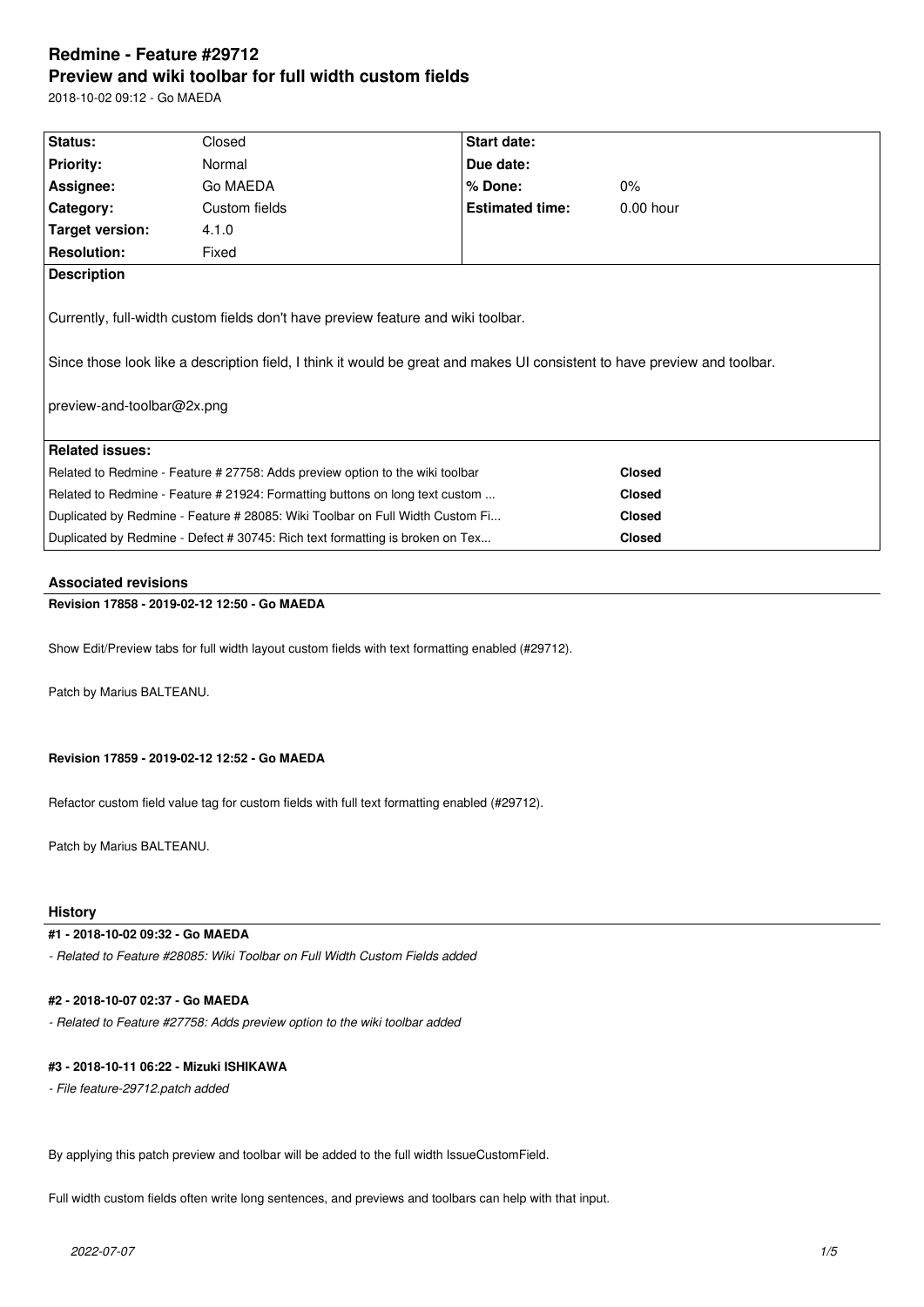# **#4 - 2018-10-11 06:34 - Mizuki ISHIKAWA**

*- File feature-29712-v2.patch added*

Previous patch included unnecessary code, so I fixed it. Please delete the previous patch.

#### **#5 - 2018-10-11 06:47 - Go MAEDA**

*- File deleted (feature-29712.patch)*

#### **#6 - 2018-10-11 11:24 - Marius BALTEANU**

Thanks Mizuki for working on this. One question after I took a look at the patch without actually testing it, why we limit this feature only to Issue custom fields? I think we should have the toolbar wherever the text formatting is supported.

### **#7 - 2018-10-12 04:43 - Mizuki ISHIKAWA**

Marius BALTEANU wrote:

*Thanks Mizuki for working on this. One question after I took a look at the patch without actually testing it, why we limit this feature only to Issue custom fields? I think we should have the toolbar wherever the text formatting is supported.*

Thank you for your feedback. I had overlooked it. I will fix the patch.

#### **#8 - 2018-10-15 06:21 - Mizuki ISHIKAWA**

*- File feature-29712-v3.patch added*

I wrote a patch to add a Wiki toolbar in other custom fields.

UserCustomField, TimeEntryActivityCustomField, and IssueCustomField(full\_width\_layout? == false) do not fit in the Wiki toolbar because the width of the input field is not the full width.

Therefore, this patch does not display the Wiki toolbar for these custom fields.

#### **#9 - 2018-10-28 21:46 - Marius BALTEANU**

Mizuki ISHIKAWA wrote:

*I wrote a patch to add a Wiki toolbar in other custom fields.*

*UserCustomField, TimeEntryActivityCustomField, and IssueCustomField(full\_width\_layout? == false) do not fit in the Wiki toolbar because the width of the input field is not the full width.*

*Therefore, this patch does not display the Wiki toolbar for these custom fields.*

Thanks again for working on this. Today I had some time to look over the proposed patch and I am almost sure that we should not touch the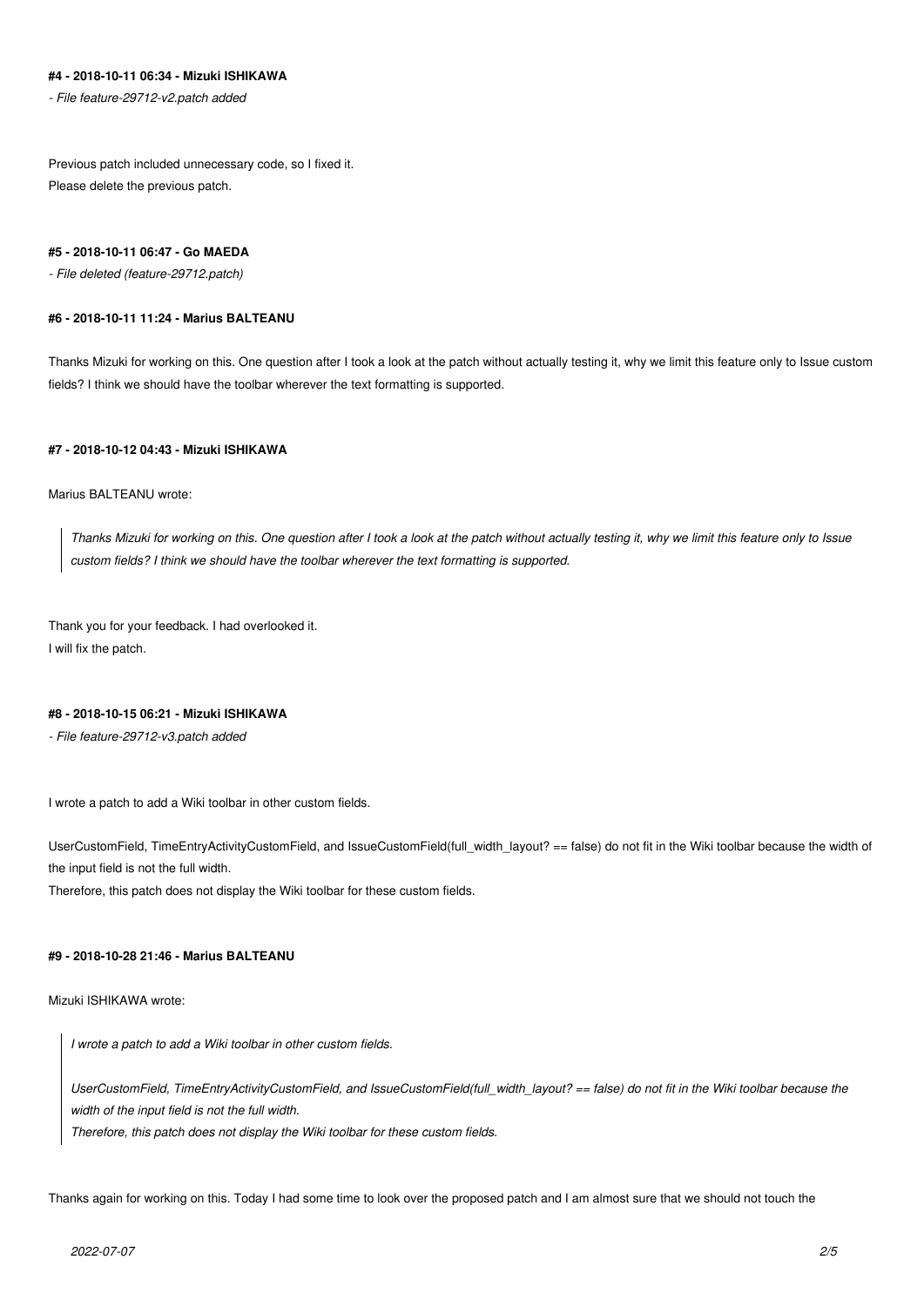FieldFormat module to implement this feature.

I propose the following directions to implement this:

```
1. Call wikitoolbar_for from issues/_form_custom_fields.html.erb
--- a/app/helpers/custom_fields_helper.rb
+++ b/app/helpers/custom_fields_helper.rb
@@ -79,11 +79,18 @@ module CustomFieldsHelper
```
 # Return custom field html tag corresponding to its format def custom\_field\_tag(prefix, custom\_value) --- a/app/views/issues/\_form\_custom\_fields.html.erb +++ b/app/views/issues/\_form\_custom\_fields.html.erb @@ -20,4 +20,5 @@

<% custom\_field\_values\_full\_width.each do |value| %>

<p><%= custom\_field\_tag\_with\_label :issue, value, :required => @issue.required\_attribute?(value.custom\_field\_id) %></p>

+ <%= wikitoolbar\_for "issue\_custom\_field\_values\_#{value.custom\_field\_id}", preview\_issue\_path(:project\_id => @issue.project, :issue\_id => @issue.id) %>

<% end %>

#### 2. Add 'wiki-edit' class to field from custom\_fields\_helper.rb

--- a/app/helpers/custom\_fields\_helper.rb

+++ b/app/helpers/custom\_fields\_helper.rb

@@ -79,11 +79,18 @@ module CustomFieldsHelper

 # Return custom field html tag corresponding to its format def custom\_field\_tag(prefix, custom\_value)

- + css = "#{custom\_value.custom\_field.field\_format}\_cf"
- + cf\_format\_store = custom\_value.custom\_field.format\_store
- + if cf format store.key?('text formatting') && cf format store['text formatting'] == 'full' &&
- + cf format store.key?('full\_width\_layout') && cf\_format\_store['full\_width\_layout'] == '1'
- + css << ' wiki-edit'
- + end
- +

custom\_value.custom\_field.format.edit\_tag self,

custom\_field\_tag\_id(prefix, custom\_value.custom\_field),

- custom\_field\_tag\_name(prefix, custom\_value.custom\_field),
- custom\_value,
- :class => "#{custom\_value.custom\_field.field\_format}\_cf"
- $:class \Rightarrow ess$
- end

Initially, I wanted to add the 'wiki-edit' class also from the view (together with the required attribute, but the custom\_field\_label\_tag do not pass the options variable to custom field tag. Maybe it is better to modify these 2 functions instead of the solution from the above diff because will keep the code clearer (those 4 conditions do not look to well).

@Mizuki, what do you think?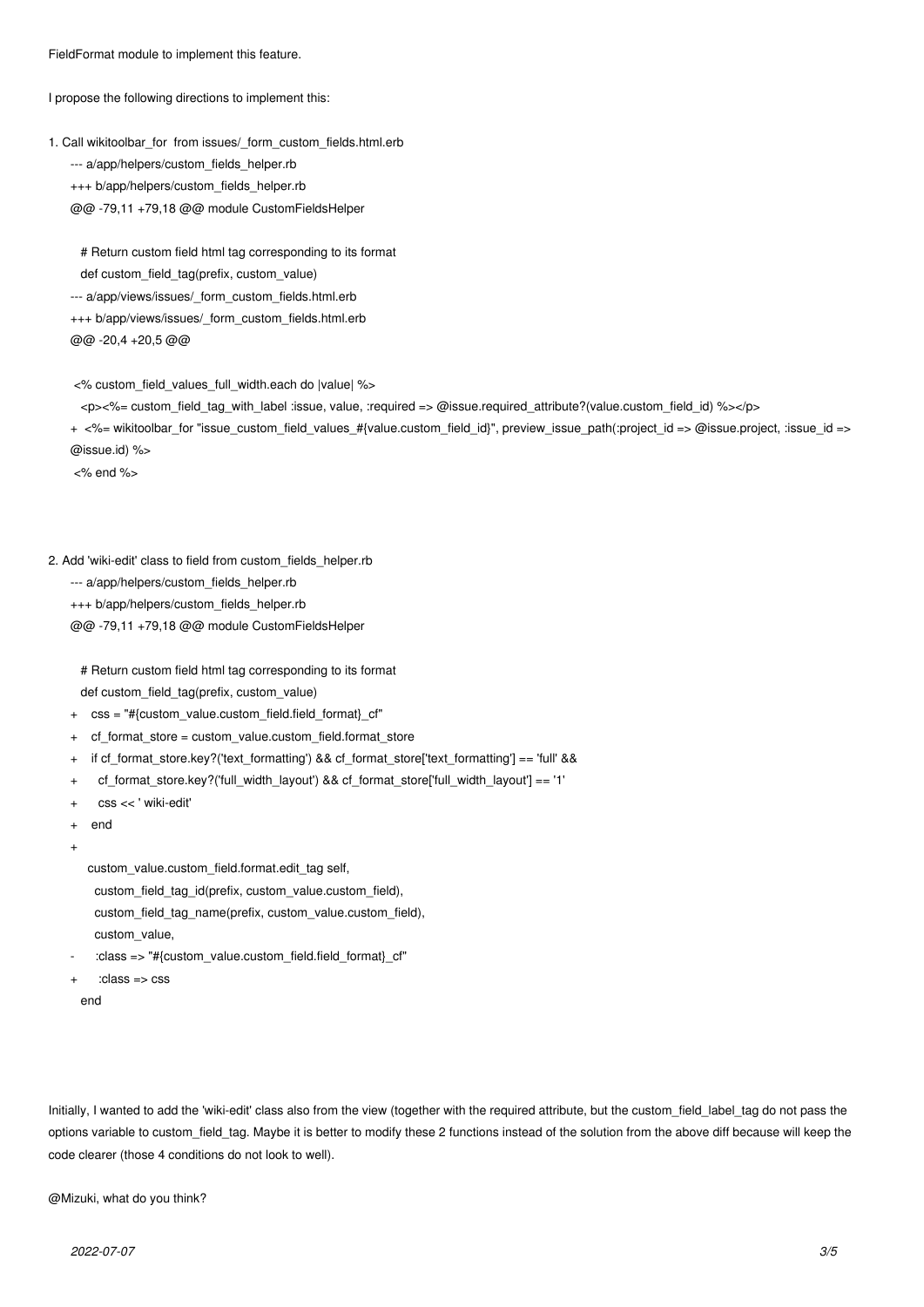#### **#10 - 2018-10-28 21:55 - Marius BALTEANU**

*- Related to deleted (Feature #28085: Wiki Toolbar on Full Width Custom Fields)*

# **#11 - 2018-10-28 21:56 - Marius BALTEANU**

*- Duplicated by Feature #28085: Wiki Toolbar on Full Width Custom Fields added*

# **#12 - 2018-10-28 22:17 - Marius BALTEANU**

Marius BALTEANU wrote:

*2. Add 'wiki-edit' class to field from custom\_fields\_helper.rb [...]*

I'm blind, sorry. We should use the existing method full\_width\_layout? instead of the 4 conditions. In the end, it could look something like this:

css << ' wiki-edit' if custom\_value.custom\_field.full\_width\_layout?

# **#13 - 2018-10-31 01:35 - Mizuki ISHIKAWA**

#29712#note-9 code looks better than changing the FieldFormat module.

Custom fields other than IssueCustomFields do not have full\_width\_layout. (http://www.redmine.org/projects/redmine/repository/entry/trunk/app/views/custom\_fields/formats/\_text.html.erb#L4) If possible, I think that it is better to display the toolbar in other custom fields as well.

# **[#14 - 2018-11-05 03:01 - Go MAEDA](http://www.redmine.org/projects/redmine/repository/entry/trunk/app/views/custom_fields/formats/_text.html.erb#L4)**

*- Target version set to Candidate for next major release*

# **#15 - 2019-02-03 21:38 - Marius BALTEANU**

*- File 0001-Show-Edit-Preview-tabs-for-full-width-layout-custom-.patch added*

Implemented for full width layout custom fields.

# **#16 - 2019-02-05 20:17 - Marius BALTEANU**

*- File 0002-Refactor-custom-field-value-tag-for-custom-fields-wi.patch added*

Applying my previous patch, will allow us to refactor a small piece of code that adds the 'wiki' class to the issues custom fields with text formatting enabled (including my fix for #30027). I'm attaching the patch.

# **#17 - 2019-02-05 20:20 - Marius BALTEANU**

Mizuki ISHIKAWA wrote: